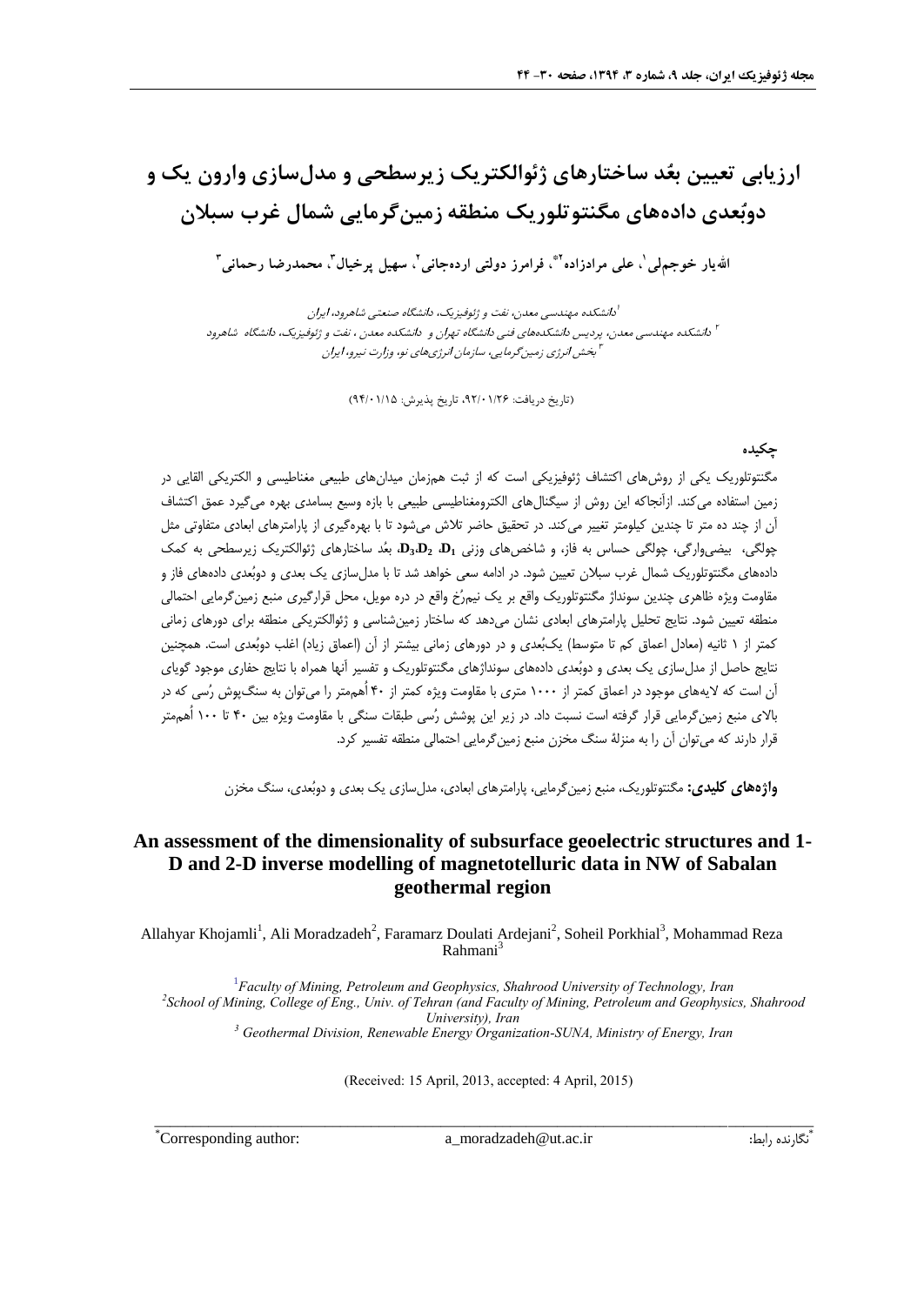#### **Summary**

Magnetotelluric (MT) is a geophysical exploration method that utilizes simultaneous measurements of naturally occurring magnetic and electric fields. As this method utilizes natural electromagnetic (EM) signals with a wide frequency range, its exploration depth is from several meters to several kilometers. Depending on its frequency, it is used for petroleum, groundwater, geothermal, mineral, and geotechnical explorations.

To determine electrical variation of a subsurface structure using the MT survey, five components of electric and magnetic field variation are measured on the earth's surface in each measuring site. The two components of the horizontal electric field  $(E_x \text{ and } E_y)$  and also two horizontal components of the magnetic field  $(H_x \text{ and } H_y)$  are normally measured in the north-south (x) and east-west (y) directions. An extra measurement of the vertical component of the magnetic field  $(H<sub>z</sub>)$  is sometime measured in each measuring site. The relationship between the electric and magnetic fields at the earth's surface can be written as  $E_i = Z_{ij}H_j$  where,  $i, j = x, y$  and  $Z_{ij}$  is the complex impedance tensor of order  $2 \times 2$ . When the resistivity of the earth is a function of depth  $(i.e.$  in a one-dimensional earth), the diagonal elements of impedance tensor  $(Z)$  are equal to zero and its off-diagonal elements are equal in amplitude but opposite in signs. In two-dimensional (2-

D) structures where resistivity is invariant in the strike direction, diagonal terms become zero if the EM fields are defined in a coordinate system normal to the strike of the structure. In such cases, the impedance component of the electric field which is parallel to strike (i.e. transverse electric (TE) mode) would be different from those components of the electric field perpendicular to the strike (i.e. the transverse magnetic (TM) mode). In the case of 2-D structures, if the impedance is measured in an arbitrary orientation, the angle required to rotate the measurements into TE and TM modes can be determined from the impedance tensor. In the case of the three-dimensional (3-D) earth, the entire components of Z would be non-zero.

Presently, most of the MT survey is performed as electrical sounding and the measured data is then modeled and interpreted to sense the details of the subsurface structure. To provide a reasonable and physically meaningful model of the subsurface structure, its dimension must be determined somehow. To determine the dimensionality of the subsurface structure using MT data, several parameters such as conventional skew, ellipticity and polar diagrams of the impedance tensor elements are used in practice. As these parameters are very sensitive to the noise of data, the phase sensitive skew and some dimensionality indices were defined.

In this study, it was attempted to use various parameters such as conventional skew, ellipticity and phase sensitive skew along with dimensionality weighting indices  $(D_1, D_2, D_3)$  to determine the structural dimension of the Sabalan geothermal field in the NW of Iran using MT data. It was also attempted to model the MT data of several sites along a profile located in Moil valley in the NW of Sabalan in order to determine any possible location of the geothermal reservoirs.

The obtained results indicated that the structure up to the medium depth was 1-D and the deepest structure was 2-D. As the subsurface structure of the area was 1-D at periods lower than 1 second, the averaged data of both TE and TM modes were first inverted one-dimensionally using the WinGlink software to explore and delineate the locations of any geothermal reservoirs likely to be present in the study area.

The inversion results illustrated a layered structure located from the ground surface to the depth level of 1500 meters above the sea level (m.a.s.l) which in turn confirmed the shallow depth structures were 1-D. The results also showed a highly conductive layer, with resistivity lower than 40 Ω.m located beneath the MT stations of 24 to 244. The results of drilling revealed that this conductive zone could be interpreted as a clay cap over the geothermal reservoir which elongates to an approximate depth of 1000 meter. This clay zone overlays a more resistive zone, with resistivity values from 40 to 100 Ω.m, which in turn can be interpreted as a geothermal reservoir. The data from a 2-D joint inversion of the TE and TM modes confirmed the results of the 1-D inversion of the MT data for shallow to intermediate depths. It further delineated that the location of the geothermal reservoir was at a depth zone of 500-1500 m.a.s.l. under the sounding location of 7-245 in the south to south eastern part of the study area.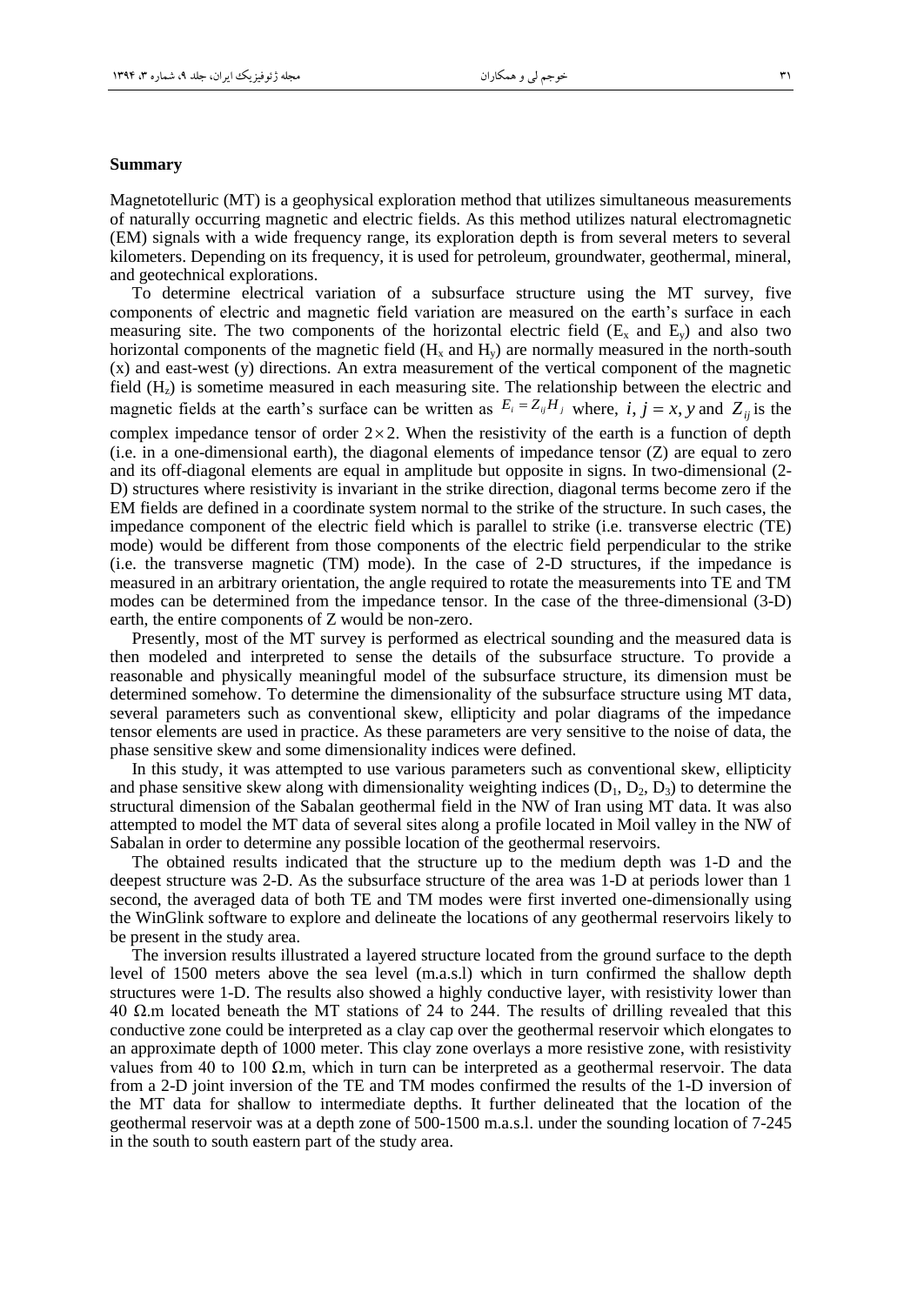**Keyword**: Magnetotelluric, geothermal resource, dimensionality parameters, 1-D and 2-D modeling, reservoir rock

سطح زمين بازتاب میيابند و بخش کوچکی بهصورت امواج تخت شبهايستا (quasi stationary plane wave) و امواج الکترومغناطيسی تخت همآهنگی به زمين نفوذ میکنند. مورد آخر ميدانی است که در روش مگنتوتلوريك در سطح زمين ثبت میشود. بنابراين تغييرات ميدان مغناطيسی متغير، در زمين رسانا جريانهای تلوريکی القا میکند و باعث تغيير ولتاژ میشود. اين امر تغيير ولتاژ ميدان الکتريکی و تغييرات خود ميدان را در پی دارد که همراه با ميدان مغناطيسی در سطح زمين برداشت میشود )لزيتا، 3113(.

استتتفاده از روشهتتای الکترومغناطيستتی در اکتشتتاف منـابع زمـين گرمـايي نخسـت در ١٩٧٠ عنـوان شـد. سـپس روش AMT( روش مگنتوتلوريتتتك در حتتتوزه بستتتامد شنوايی با بازه بسامدی31 تتا 31111 هرتتز ( در اکتشتافات منـابع زمـينگرمـايي گـزارش شـد. درنهايـت روشهـاي مگنتوتلوريك تانسوری و بسامدی نيز درحکم يك روش موثر ژئوفيزيکی در اکتشاف منابع زمين گرمايی مطرح شد )رايتتتتتتت و همکتتتتتتاران، 3999(. از آن پتتتتتتس روش مگنتوتلوريك به منزلة روشی قدرتمند بهمنظتور اکتشتاف منابع زمين گرمايی تشخيص داده شد. در کشور مـا نيـز بـه منظور اکتشافات ناحيهای حوزه زمتين گرمتايی ستبالن، در 3999 برداشت دادههتای ستونداژ مگنتوتلوريتك )بتا بتازه بسامدی ۰۲٪ تا ۸۰۰۰ هرتن ) در ۲۱۲ ایستگاه در اطراف کتوه ستبلان صتورت گرفت کته منجتر بته معرفتی ۵ بسي هنجتاري ژئوترمتال شتد كته پراهميتتترين آنهتا بیهنجاری قينارج نام دارد کته در شتمال غترب ستبالن و داخل دره موئيتل قترار متی گيترد )کينگستتون موريستون، 3999 و 3999(. براساس نتايج بررسیهای صتورت گرفتته و بنــا بــه پيشــنهاد شــرکت مشــاور نيوزلنــدی کينگســتون **1 مقدمه**

سابقه روش مگنتوتلوريك (MT: magnetotelluric) به منزلة يك روش اکتشاف ژئوفيزيکی به 3991 بازمیگردد. اولينبار تيخانوف )3991( و کانيارد )3991( مبانی نظری و نحوه بهکارگيری عملی اين روش را عرضه کردند. روش مگنتوتلوريك )MT )يك روش ژئوفيزيکی سطحی غيرفعال است که از ميدانهای الکترومغناطيسی طبيعی زمين برای بررسی ساختار مقاومت ويژه الکتريکی زيرسطحی استفاده میکند. ممکن است چشمههای مصنوعی ميدان الکترومغناطيسی نيز در محل برداشت وجود داشته باشد و ايجاد نوفه کند که در مرحله پردازش، اثر اين نوفهها بايد به نحوی از بين برده شود )کافمن و کلر، 3993(. عمق بررسی روش MT بسيار بيشتر از ديگر روشهای الکترومغناطيسی )EM )است بهطوریکه عمق نفوذ اين روش از دهها متر تا چندين کيلومتر است )وزوف، 3993(. چشمههای امواج الکترومغناطيسی که در روش MT مورد استفاده قرار میگيرند ميدانهای الکترومغناطيسی هستند که در فضا )اغلب به علت توفان- های خورشيدی) تشکيل می شوند و ميدان مغناطيسی زمين را دچار آشفتگی میکنند. اين آشفتگی، مغناطيسسپهر را، که بخشی از آن از پالسمای يونيده تشکيل شده است، تغيير میدهد )وزوف، 3993(. منشاء ديگر نوسانات الکترومغناطيسی، يون سپهر است )که در اثر تابش پرتو فرابنفش يونيده شده و در نتيجه جريانهای الکتريکی با چگالی جريان متفاوتی ايجاد میکند) که منجر به تغيير الکترومغناطيسی طبيعی بهنسبت قوی روزانه میشود. اين ميدانهای الکترومغناطيسی متغير در جوّ زمين )با رسانايی بسيار کم) منتشر می شوند و بهصورت امواج شبههمگن به سطح زمين میرسند. بخش زيادی از ميدانهای تابشی در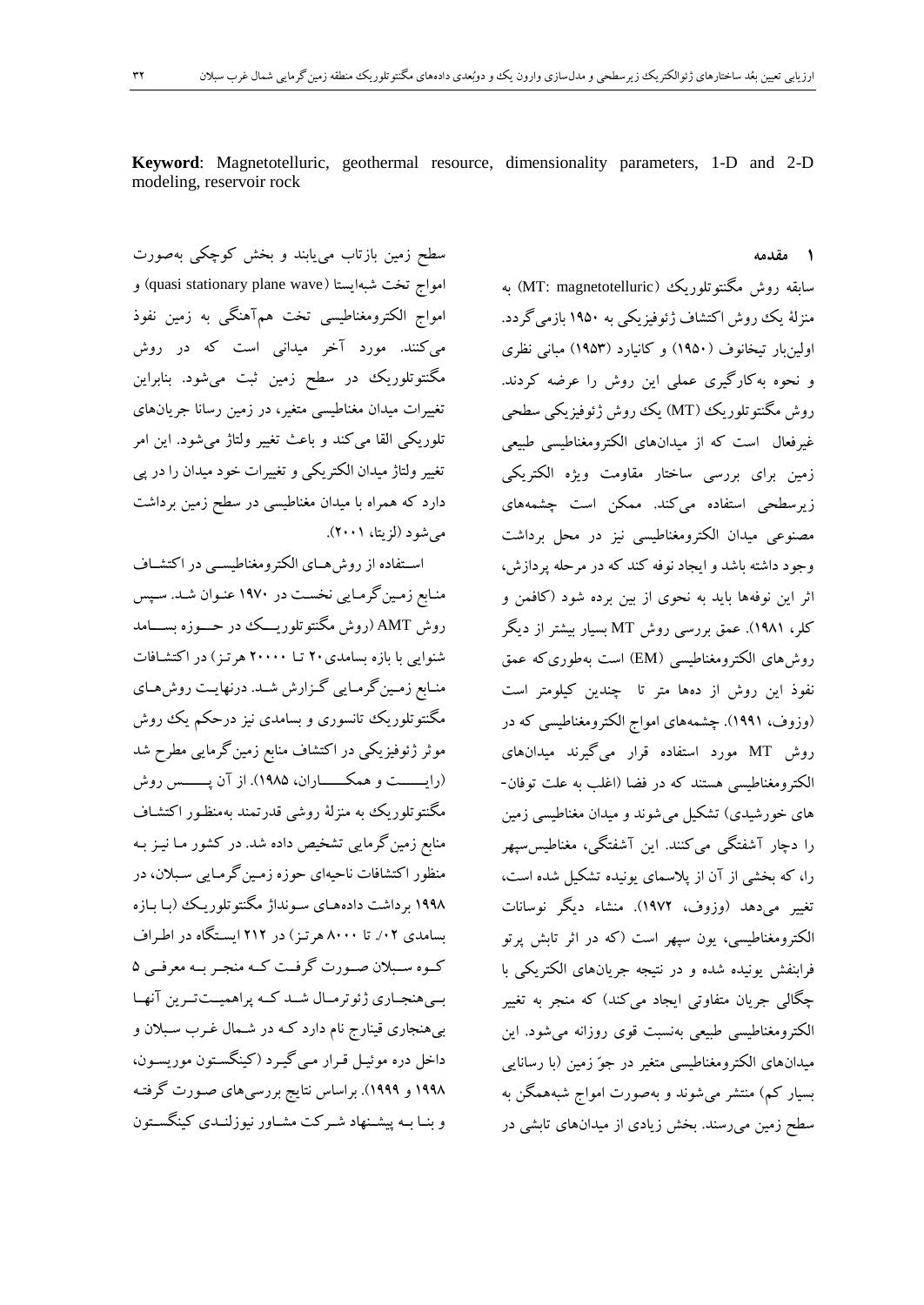موريسون در مرحله اول حفاری سه چاه عميق ژئوترمال بتا نامهای -1NWS ، -4NWS و -3NWS همراه با حفاری 3 چاه کمعمق تزريقی به منظور تکميل نتايج، طی سالهتای 3113 تا 3119 توسط شرکت ملی حفتاری ايتران صتورت گرفت. در سال 3111 همين شترکت نيوزلنتدی بخشتی از دادههای مگنتوتلوريك با کيفيتت ختوب را )در محتدوده بسامدی ۴ تا ۱۰۰۰ هرتز) همراه با دادههای حاصل از حفاری، مدلسازی و دوباره تحليتل کترد (2003 ,SKM(. در مجموع براساس نتايج اين مدلسازیها نتيجه گرفته شد که چاه حفاری شده NWS-1 در نزديکی محـل خروجـي (outflow (جريان سامانة گرمايی منطقه است و ازآنجاکته گسترش زون بیهنجار با مقاومتت ويتژه کتم بتا ضتخامت کمتر و در ارتفاعات بالاتر بـه سـمت جنـوب شـرق چـاه -1NWS نيز ادامه پيدا میکند میتوان گفت که محل بتات آمتدن (upflow (شتارههتا و گتازهتای داغ )محتل مختزن ژئوترمال احتمالی) احتمالاً به سمت جنوب شرق است که بايتتد بتتا برداشتتت داده هتتای مگنتوتلوريتتك در نوارهتتای بسامدی پايينتر و ادامه حفاری در اين سمت بيشتر بررسی شود.

همچنين طالبی و همکاران )3119( بخشی از دادههای برداشت شده در 3999 را همراه با نتايج حفاریهای صورت گرفته دوباره تحليل کردند. آنها نيز همانند تفسير 3111 شرکت نيوزلندی SKM نتيجه گرفتند که منب زمينگرمايی اصلی و محل بات آمدن شارهها و گازهای داغ بايد به طرف جنوب شر چاه -1NWS باشد. به همين منظور و بنا به درخواست سازمان انرژیهای نو ايران )سانا( در ادامه يك تيم اختصاصی از شرکت فيليپينی EDC برداشت 99 سونداژ عميق مگنتوتلوريك )با بازه بسامدی 1/1119 تا 199 هرتز( را در سالهای 3119 و 3119 در قسمتهای شرق و جنوب شرق چاه NWS-1 (شرق و جنوب شرق دره موئيل) در دو فاز عرضه کرد و به انجام رساند )<sup>2010</sup> ;2008 ,EDC). هدف استفاده از روش

مگنتوتلوريك در اين ناحيه، تعيين محدوده محلولهای فعال گرمايی در منطقه بوده است که نظر به دارا بودن يونهای گوناگون رسانايی زيادی دارند.

هدف اين تحقيق تعيين بعُد ساختارهای ژئوالکتريك زيرسطحی منطقه با استفاده از مجموعهای از انديسها و پارامترهای بعُدی مفيد است. همچنين بهمنظور بررسی تغييرات عمقی مقاومت ويژه تيهها و محل قرارگيری مخزن احتمالی زمينگرمايی مدلسازی يك بعدی و دوبُعدی روی سونداژها نيز صورت میگيرد و نتايج با هم مقايسه میشود.

3 **زمینشناسی منطقهموردبررسی**

منطقه مورد بررسی در شمال غرب کوه سبالن، در 31 کيلومتری جنوب مشکين شهر و در دره مويل واقع شده است. چشمههای آبگرم و دودخانهای )Fumarole ) فراوانی در شيب شمالی کوه سبالن و در تقاط گسلها و شکستگیهای سامانه گرمايی وجود دارند که از شکاف آنها دود و بخار متصاعد میشوند.

ناحيه مورد بررسی شامل مجموعهای از سنگهای آتشفشانی جوان است که از ديدگاه زمينگرمايی دارای ارزش تحقيقاتی است. چهار واحد اصلی چينهشناسی در محدوده مورد بررسی وجود دارد که بهترتيب سن از قديم به جديد عبارتاند از: سازند ولهزير: اين سازند متشکل از گدازههای تراکی آندزيت، توفها و برشهای پيروکالستيك قبل از تشکيل کالدرای پليوسن با ضخامت حداقل 3111 متر است. سازند تواس: اين سازند شامل گدازهها و گنبدهای ريوليتی، تراکی داسيت تا تراکی آندزيت همزمان با تشکيل کالدرای پليوسن است. اين واحدهای سنگی درحکم حاشيه داخلی کالدرا نيز تفسير میشوند. سازند کسرا: اين سازند شامل گدازههای آتشفشانی و تراکی آندزيت بعد از تشکيل کالدرای پليوسن است. سازند ديزو: اين سازند شامل رسوبات عهد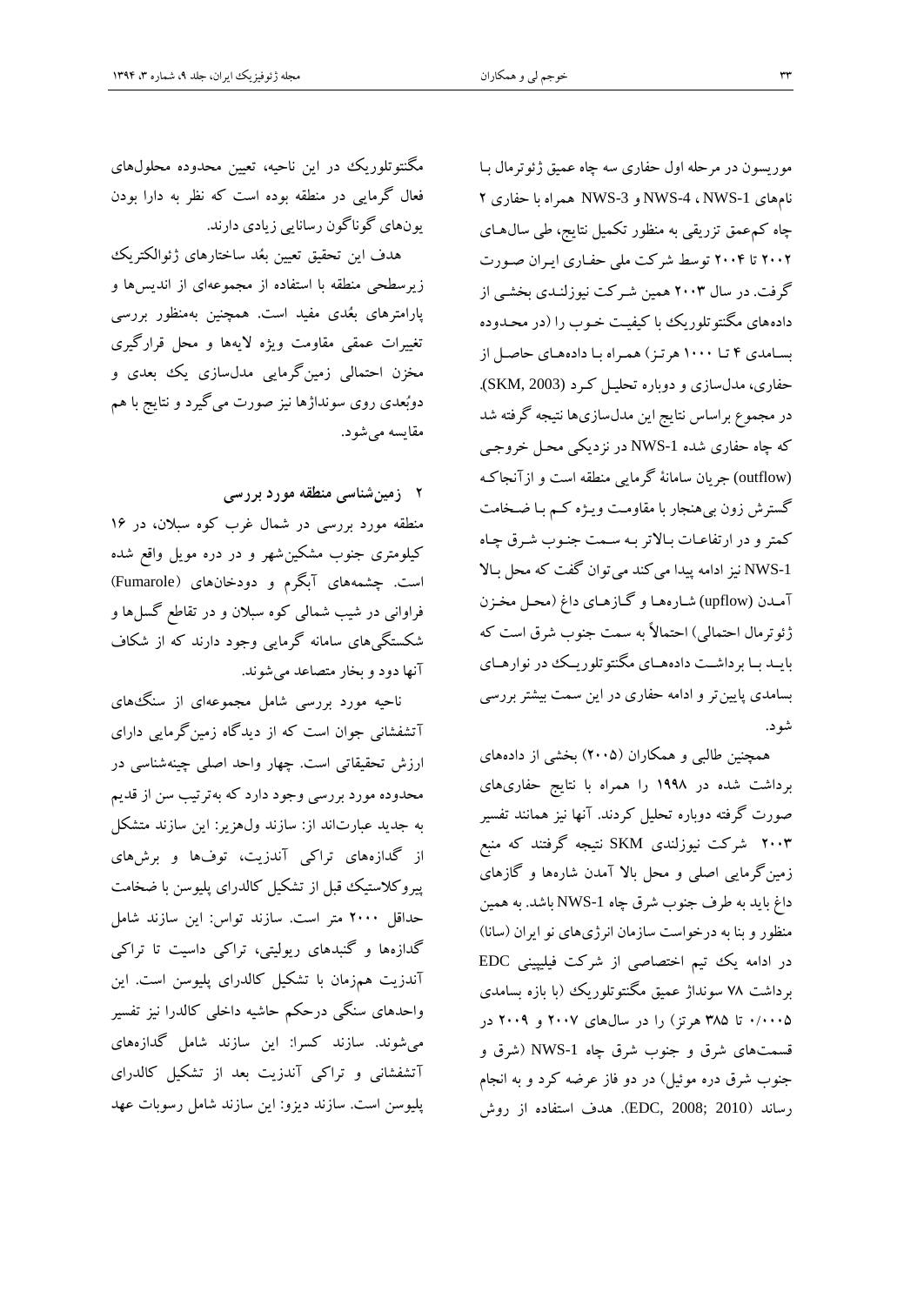حاضر، مخروطافکنه و آبرفت، خاکسترها و خردههای گدازهای کواترنری است. در بخشهايی از منطقه، اين سازند شامل رسوباتی میشود که روی سنگهای آتشفشانی را بهصورت قشر نازکی پوشانده است )نوراللهی و همکاران، 3119( )شکل 3(.

1 **مدلهایمفهومیازنواحیزمینگرمایی** يك سامانه گرمايی از سه بخش اصلی تشکيل شده است: الف) منبع گرما که اغلب اتاقک ماگمايی يا توده نفوذی است. ب) مخزن: حجمی از سنگههای نفوذپذیر و متخلخل است که شارههای موجود در چرخه، گرما را از آن استخراج میکنند. ج) سنگ پوش: لایهای با نفوذپذيری کم که مانع اختلاط آبهای سطحی با آبهای گرم عميق میشود. در اکتشاف مناب

736000 738000 Alluvium and Lacustrine deposit be :: Fan deposit<br>Berne deposit 1246000 Flows Trachy-Andesite 4244000 4244000 Lahars Trachy-Andesite Domes Trachy-Andesite 4242000 4242000 Flows Trachy-Dacite Northing (m) **b** Lahars Trachy-Dacite Domes Trachy-Dacite 4240000 4240000 Trachy-Andesitic<br>Flows, Tuffs (Altered) 4238000 4238000 Trachy-Andesitic<br>Flows, Tuffs (Unaltered) 108: 4236000 4236000 4234000 4234000 740000 742000 736000 738000 744000 734000 Easting (m)

**شكل .1** نقشه زمینشناسی منطقه مورد بررسی و موقعیت نیمرُخ و ایستگاههای مگنتوتلوریک روی آن.

زمينگرمايی بايد موقعيتهای گوناگون منابع تشخيص داده شود. تفاوت اساسی بين سامانههای گرمايی و طبقهبندی منابع زمینگرمایی براساس آهنگ دگرسانی سنگها است. مقاومت ويژه در نواحی گرمايی با حضور دگرسانیهای گرمايی که از کانیهای رُسی توليد شده است کنترل میشود. دما کنترلکننده اصلی کانیشناسی رُسها است. در بخشهای کمعمق زمين، کانیهای رُسی مانند اسمکتيت و زئوليت با مقاومت ويژه کمتر از 31 اُهممتر وجود دارند که در دمای باتی 91 درجه سلسيوس تشکيل میشوند. در دماهای باتتر کلريت )بيشتر در سنگ های بازالتی) و يا ايليت با مقاومت ويژه کمتر از ١٠ اُهممتر )کانی رُسی با هدايت کمتر در سنگهای اسيدی( ممکن است ظاهر شود.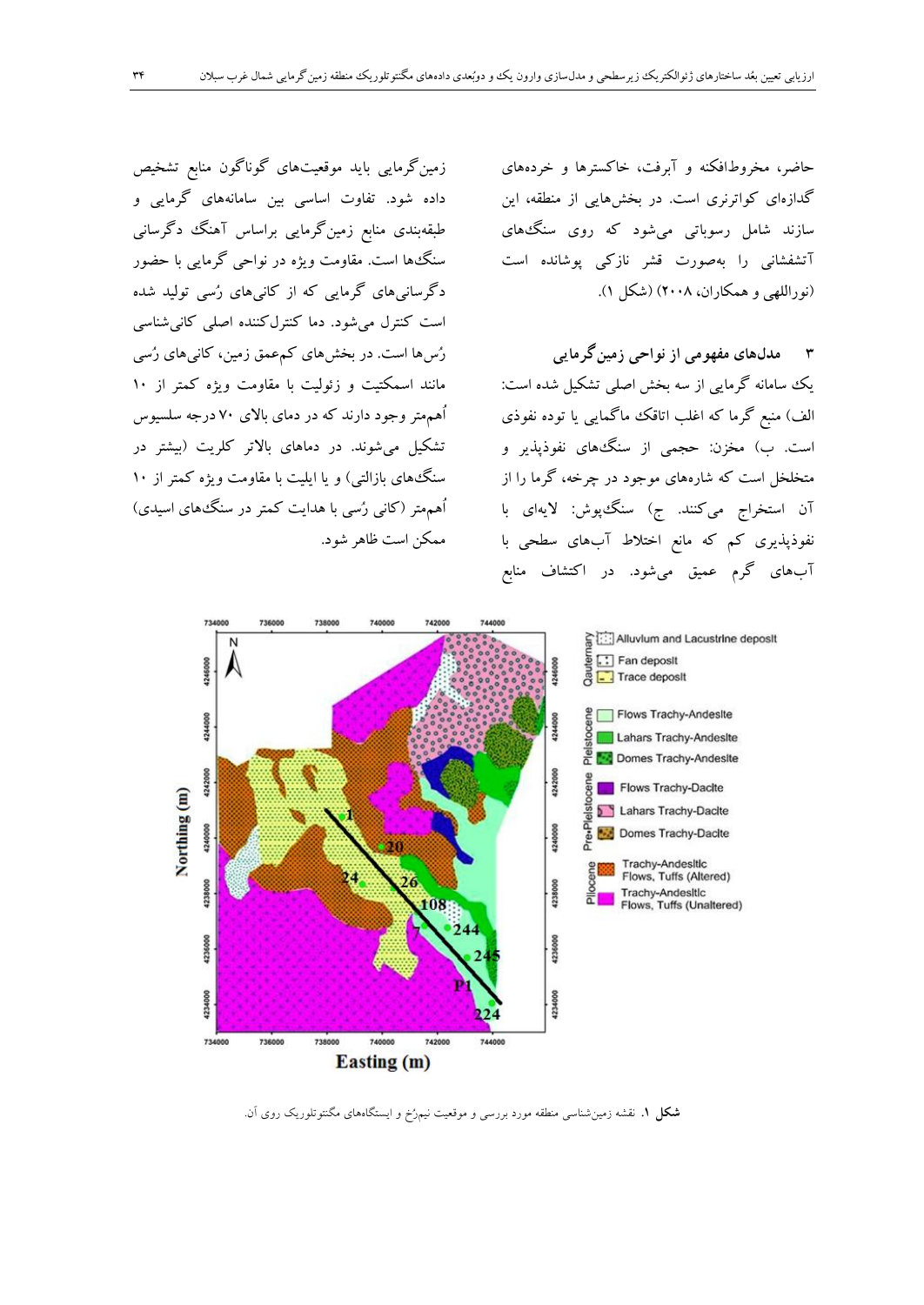نسبت کلريت و يا ايليت با دما )بهخصوص در دمای باتی 391 درجه سلسيوس( افزايش میيابد. در دمای 331 تا 391 درجه سلسيوس زئوليتها و اسمکتيتها ناپديد می- شوند و کلريت يا ايليت خالص ظاهر میشود در دمای باتتر از 391 درجه سلسيوس کانیهايی از جمله سريسيت و اپيدوت در دگرسانیهای پروپلتيکی رخ میدهند (سوهارنو و همکاران، ۲۰۰۰؛ يانگ وو همکاران، ۲۰۰۱).

در ادامه دو نوع مدل مفهومی منابع زمین گرمایی رایج در دنيا عرضه خواهد شد. در نواحی زمينگرمايی، اگر توپوگرافی بسيار شديد باشد و گراديان آب شناختی در زير سطح زمين قابل توجه باشد، ساختارهای فوقانی سامانه زمينگرمايی بسيار پيچيده میشود (شکل ۲- الف). در چنين مدلی تيه رُسی رسانا مانند اسمکتيت ممکن است که در بالای زون بالا رونده (upflow) در عمق زياد و در نواحی خروجی شاره سرد بسيار نزديك به سطح باشد. در اين موارد، بیهنجاری مقاومت ويژه در باتی مرکز مخزن زمينگرمايي قرار ندارد (اندرسون و همکاران، ٢٠٠٠). اما جايیکه نفوذپذيری زياد و دگرسانی فراگير است مدل مفهومی از مخزن منبع زمينگرمايی که در شکل ۲–ب نشان داده شده است رايج است. اين نوع مخازن در کشورهای ايسلند، نيوزيلند، السالوادر، جيبوتی، اندونزی و

ژاپن يافت شدهاند )آرناسون و همکاران، 3111؛ اسکويی و همکاران، ۲۰۰۵؛ اسپيکاک و مانزلا، ۲۰۰۹). در اين مدل، زون با کمترين مقدار مقاومت ويژه بهصورت يك پوشش رُسی که در باتی مخزن زمينگرمايی قرار دارد منطبق است درحالیکه مقاومت ويژه خود مخزن بسته به مورد ممکن است خيلی بيشتر و در محدوده 31 تا 11 اهممتر و حتی تا 311 اهممتر نيز باشد.

9 **جمعآوری دادههای مگنتوتلوریک منطقه مورد بررسی**

در اين تحقيق از دادههای MT چند ايستگاه روی نيمرُخ P1 واقع در دره مويل که در ۲۰۰۷ و ۲۰۰۹ از سوی شرکت فيليپينی EDC برداشت شده بود استفاده شد. موقعيت ايستگاهها و نيمرُخ 1P در شکل 1 نشان داده شده است. جم آوری دادهها با استفاده از دستگاه Phoenix A-5MTU با بازه بسامدی 1/1119 تا 191 هرتز صورت گرفته است. سپس دادههای پردازش شده با قالب EDI )قالبی برای تبادل الکترونيکی اطالعات: Data Electrical Interchange )با استفاده از نرمافزار WinGLink )ژئوسامانه، 3111( تصحيح، تحليل و مدلسازی میشوند.



**شكل ۲**. (الف) مدل مفهومی سامانه زمینگرمایی در یک زمین شیبدار. (ب) مدل مفهومی مقاومت ویژه از سامانه زمینگرمایی با دگرسانی وسیع (جانسون و همکاران، 2991(.

)الف( )ب(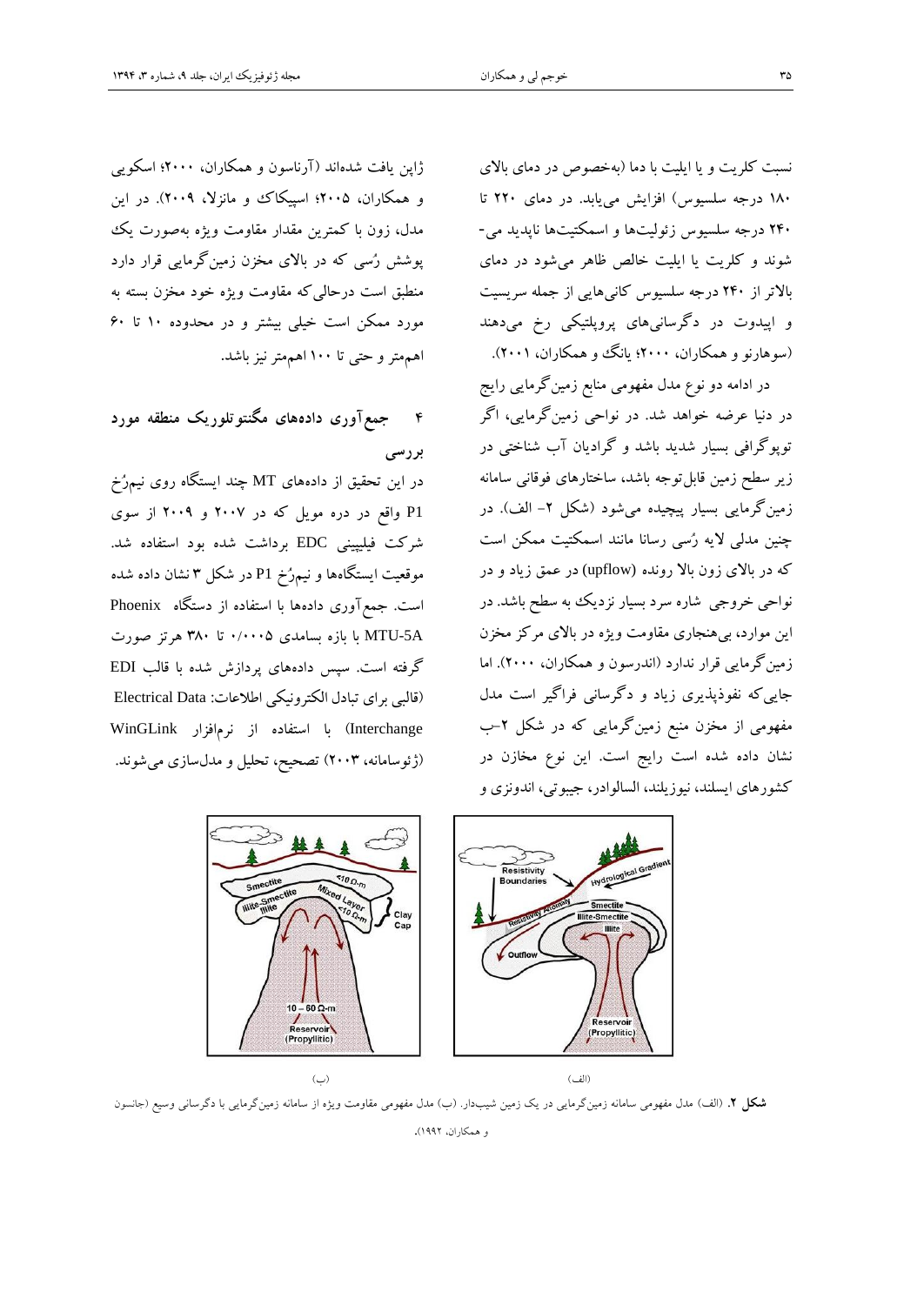

**شكل .3** موقعیت قرارگیری نیمرُخ 1P و سونداژهای مگنتوتلوریک )مربعهای سبزرنگ( به همراه موقعیت چاه -1NWS( دایره زردرنگ( روی نقشه توپوگرافی منطقه سبالن.

علامت پريم در روابط (۱) بيانگر اين است که  $Z_4 = (Z_{xx} - Z_{yy})/2$ 

عنصرهای تانسور امپدانس چرخش یافتهاند (  $\theta$ : زاویه ساعتگرد است(. روابط موجود بين مولفههای افقی ميدان الکتريکی (Ey ,Ex (و ميدان مغناطيسی (Hy ,Hx( در سطح زمين بهصورت  $E_i = Z_{ij}$ بيان می شود که در آن  $Z_{ij}$  و Z<sub>ij</sub> تانسور مختلط ۲×۲ امیدانس در هر بسامد است. برای ساختارهای يكبُعدی عنصرهای قطری تانسور امپدانس برابر در اين حالت مولفه غيرقطری تانسور امپدانس برای حالتی که ميدان الکتريکی ثبت شده موازی امتداد باشد )يعنی مُد قطبش الکتريك عرضی يا TE ,Electric Transverse )با حالتی که ميدان الکتريکی در راستای عمود بر امتداد ساختار اندازهگيری شود )يعنی مُد مغناطيس عرضي و يا Transverse Magnetic, TM) متفاوت خواهد بود. در عمل برای بهدست آوردن جهت

9 **تعیینبعُد،مدلسازیوتفسیردادههایMT** مهمترين موضوع قبل از مدلسازی دادههای MT تعيين بعُد ساختارهای زيرسطحی است. روشهای متفاوتی برای تعيين بعُد بیهنجاریهای زيرسطحی وجود دارد )کائو و اور، 3993؛ بار، 3999(. اما در اين تحقيق از تعداد محدودی از آنها بهصورت کمّی در تفسير دادههای MT استفاده میشود. قبل از تعريف پارامترهای تعيين بعُد، به بررسی پارامترهای نامتغیر چرخشی  $Z_1$  و  $Z_2$  و دو پارامتر متغير چرخشی  $Z_3$  و  $Z_4$  عنصرهای تانسور امپدانس میپردازيم:  $(1)$  $Z_1 = (Z_{xy} - Z_{yx})/2 = (Z'_{xy}(\theta) - Z'_{yx}(\theta))/2$  $Z_2 = (Z_{xx} + Z_{yy})/2 = (Z'_{xx}(\theta) + Z'_{yy}(\theta))/2$ 

 $Z_3 = (Z_{xy} + Z_{yx})/2$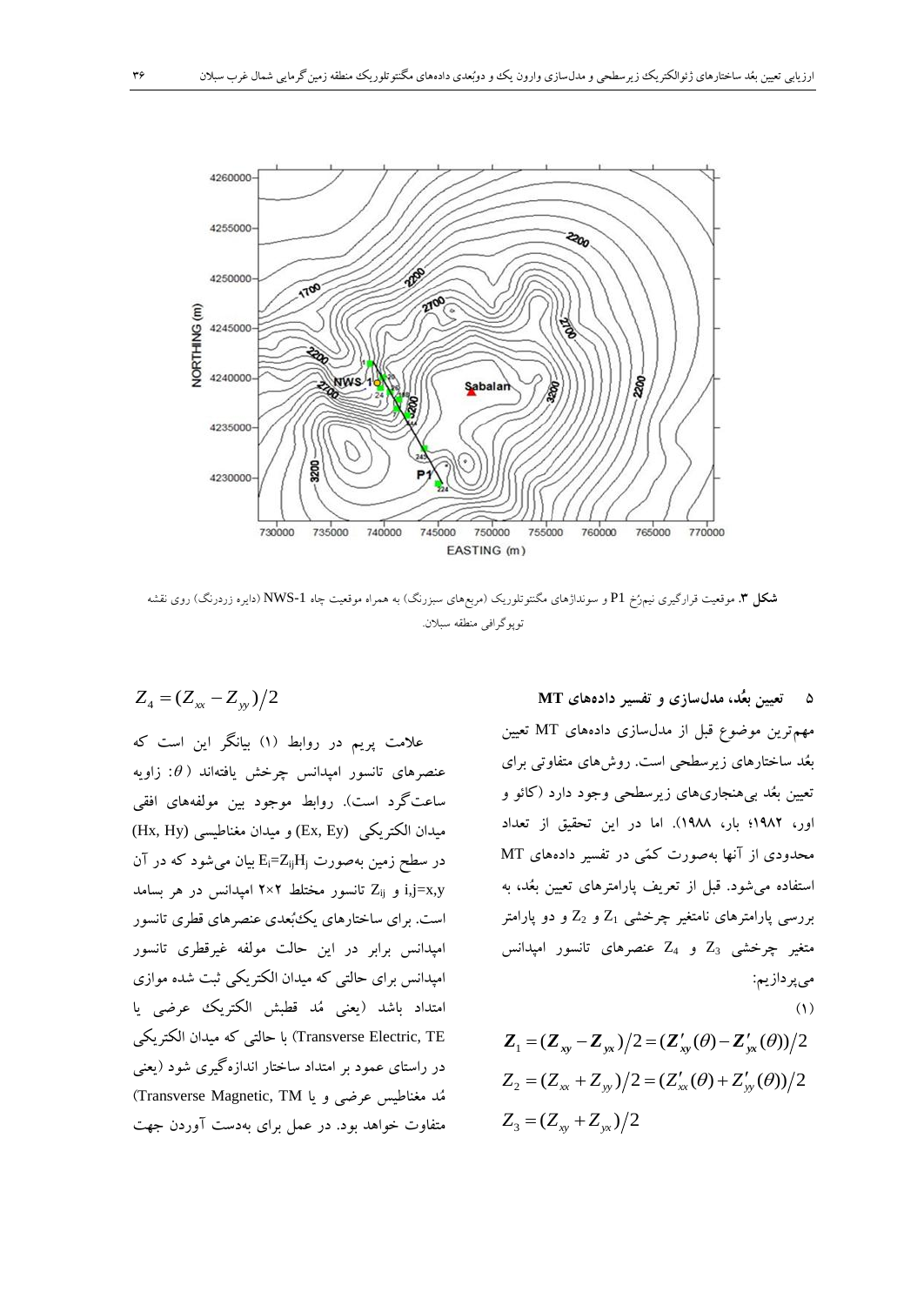امتداد ساختارهای ژئوالکتريك زيرسطحی منطقه، تانسور امپدانس اندازهگيری شده در جهت حرکت عقربه ساعت طوری چرخانده میشود تا عنصرهای قطری آن صفر و يا در حضور نوفه کمينه شوند و زاويهای که چنين حالت را نتيجه دهد با 91 درجه ابهام امتداد ساختارهای ژئوالکتريك دوبُعدی منطقه است که در عمل به کمك اطالعات زمينشناسی يا دادههای تيپر )مرادزاده، 3111( اين ابهام بر طرف میشود. برای ساختارهای سهبُعدی هيچيك از مولفههای تانسور امپدانس صفر نخواهد بود.

بهمنظور تعيين بعُد، کميّتهايی تعريف میشوند که يکی از اين کميّتها بهصورت رابطه (٢) است (ورد و همکاران، 3991(:

$$
e = \frac{\left| Z_{xx}^{\prime} - Z_{yy}^{\prime} \right|}{\left| Z_{xy}^{\prime} + Z_{yx}^{\prime} \right|} , \qquad (1)
$$

اين کميّت را بيضیوارگی )Ellipticity )مینامند، *Z* نماد بيانگر تانسور امپدانس چرخشيافته است. پارامتر بعدی چولگی يا اسکيو (Skew) است که بهصورت رابطه )1( تعريف میشود )سويفت، 3919(:

$$
S = \frac{|Z_2|}{|Z_1|} = \frac{|Z_{xx} + Z_{yy}|}{|Z_{xy} - Z_{yx}|}
$$
 (\*)

اگر ساختار زمينشناسی يك بعدی و يا دوبعٌدی نا- آشفته )undistorted )در اثر ناهمگنیهای سطحی باشد، آنگاه مقدار چولگی صفر و يا نزديك به صفر است. برای ساختارهای زمينشناسی يك بعٌدی و يا دوبعٌدی آشفته پارامتر چولگی میتواند مقدار زيادی داشته باشد. بااينحال اگر مقدار آن از 1/1 تجاوز کند بايد محدوده موردنظر بهصورت سهبعُدی بررسی شود )مرادزاده، ١٩٩٨؛ نقیزاده، ١٣٨٢). البته کميّتهای فوق برای تعيين بعُد ساختارهای زيرسطحی خيلی قابلاعتماد نيستند. برای مثال اگر دادهها به نوفه آلوده باشند و يا متاثر از ناهمگنی- های الکتريکی نزديك سطح شوند اين پارامترها برای

ساختار دوبُعدی ديگر صفر نيستند. به علت اين مسئله، بار )3999( چولگی حساس به فاز (phase sensitive skew) را درحکم يک شاخص اندازهگيری ابعاد ساختار ناحيهای پيشنهاد داد که بهصورت زير تعريف میشود:  $(\mathbf{f})$  $\eta = \sqrt{C}/|Z_1|$ 

و در آن  $\text{Im}(Z_1.Z_2^*)$  $\text{Im}(Z_1.Z_2^*)$  و عالمت \* به مزدوج مختلط عبارت اشاره میکند.

يکی از مسائل اصلی، نبود توافق روی کران باتی مقدار چولگی برای ساختارهای سهبعُدی است )مرادزاده، 3999(. با توجه به نتايج مدلسازی سهبعُدی ردی و همکاران )3999(، تينگ و هومن )3993( بهترتيب محدوده بات را 1/3 و 1/33 تعريف کردند. همچنين هرمنس )3993( روشن ساخت که مقدار چولگی بين 1/113 و 1/93 به علت ناهمگنیهای سطحی نمیتواند بهصورت دقيق، بيانگر تاثيرات ساختارهای سهبعُدی باشد. همچنين تجربه حاصل از مدلسازی دادههای واقعی نشان میدهد که در بسياری از موارد، مقادير متوسط چولگی حدود 1/9 و يا حتی بيشتر است درحالیکه ساير شواهد اشاره به ساختارهای يك بُعدی و يا دوبُعدی دارند )کائو و اور، 3993(. علت اين مسئله حساسيت بيش از حد اين پارامترها به نوفههای موجود در دادههای اندازهگيری شده MT است.

بهمنظور بررسی اين مشکل، ابعاد ساختارهای منطقه مورد تحقيق با استفاده از شاخصهای ابعادی بهنجارشده کائو و اور (١٩٨٢) ارزيابی میشوند. اين (D3 ، $D_2$  ،D) شاخصها نيز يك اندازه مطلق از ابعاد زمين را به دست نمیدهند، اما وقتی بهصورت کُلّی تفسير میشوند ممکن است برآوردی از توزي متفاوت ساختارها را در زمين عرضه کنند. روابط مرتبط با اين شاخصها در زير آورده شده است:

 $D_1 = |Z_1|/\gamma$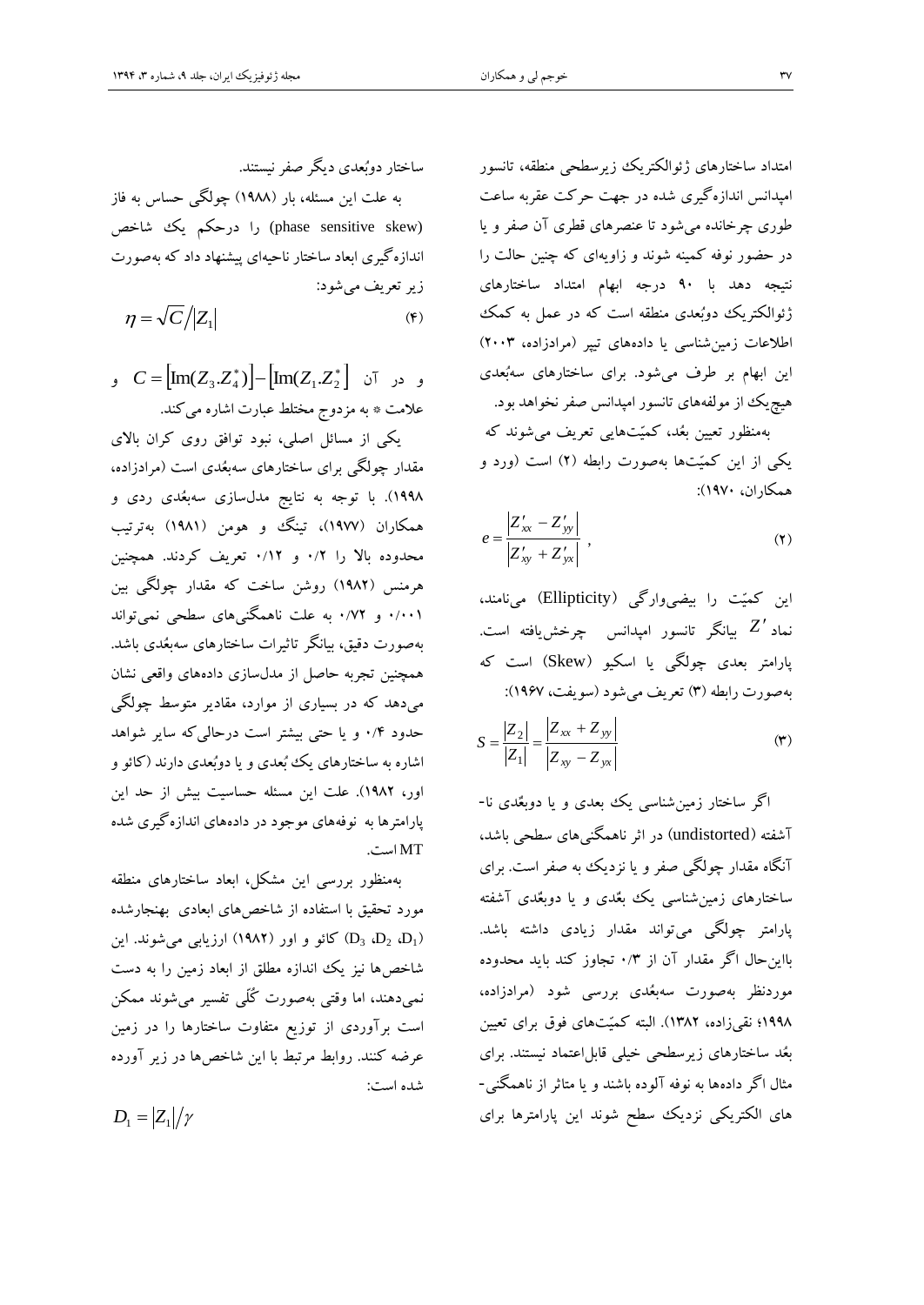اکثر ايستگاهها )بهجز ايستگاه 31( در اين بازه زمانی صادق است که می تواند دليلی بر يک بُعدی بودن ساختار منطقه مورد بررسی در بازه زمانی کمتر از 3 ثانيه باشد. البته روند کلی تغييرات در اين شکلها مدنظر است و بررسی نقطه به نقطه صورت نمیگيرد. در مواردی که در اين بازه زمانی خالف اين شرط مشاهده میشود علت ممکن است نوفه موجود در دادهها و يا اثرات ناهمگنیهای سطحی باشد. در دورهای بيشتر از 3 ثانيه مقدار چولگی و بيضیوارگی در بعضی از ايستگاهها از 1/1 تجاوز پيدا میکند. همچنين مقدار 2D و 3D در اين بازه زمانی بيشتر از 1/3 است؛ که ظاهراً بيانگر دوبُعدی و يا سهبعُدی بودن ساختار در اعماق زياد است بااين حال مقدار چولگی حساس به فاز دراين بازه زمانی در غالب ايستگاهها (بهاستثنای ايستگاههای ۱، ۲۰ و ۲۴۵) زير ۱/۳ است. با توجه به موارد فو میتوان نتيجه گرفت که در دورهای کمتر از ۱ ثانيه (اعماق کم) ساختارهای زيرسطحی يك بُعدی و در اعماق زياد (بيشتر از ۱ ثانيه ) ساختارها اغلب دوبُعدی هستند که گاهی )مثالً برای ايستگاههای ،3 31 و 399( ممکن است به واسطه تودههای ناهمگن سهبُعدی سطحی و يا نوفه موجود در دادهها تحتتاثير قرار گرفته باشند.

3-9 **مدلسازییکبُعدی ودوبُعدیدادههاوتحلیل نتایج**

در مدلسازی يكبُعدی دادههای MT با توجه به معلوم بودن رابطه تحليلی مربوط به امپدانس الکتريکی برای محيط n تيهای بهصورت بازگشتی، میتوان با استفاده از روشهای وارونسازی غيرخطی، پارامترهای مدل يعنی ضخامت و مقاومت الکتريکی تيهها را بهدست آورد. روش عمومی برای اين منظور بسط تيلور رابطه موردنظر و سپس محاسبه مشتقات جزئی آن نسبت به پارامترهای مدل و کمينهسازی خطای برآورد اوليه در مراحل کوششی

$$
D_2 = |M_1|/\gamma
$$
  
\n
$$
D_3 = |Z_2|/\gamma
$$
  
\n
$$
D'_3 = \frac{|M_2|}{\gamma}
$$
  
\n
$$
\gamma = |Z_1| + |M_1| + (|Z_2| + |M_2|)/2
$$
  
\n
$$
M_1 = |Z'_{xy}(\theta_0) + Z'_{yx}(\theta_0)|/2
$$
  
\n
$$
M_2 = |Z'_{xx}(\theta_0) - Z'_{yy}(\theta_0)|/2
$$

و 0 زاويهای است که در آن *M*<sup>1</sup> به بيشينه مقدار خود میرسد.

نتايج تحقيقات قبلی نشان میدهد که اگر در عمل از ميانگين <sup>3</sup>D و *D*3 درحکم شاخص وزنی ساختارهای سهبعُدی استفاده شود، نتايج بهتری حاصل میشود )کائو و اور، 3993؛ مرادزاده، 3999(. بنابراين در اين مقاله نيز چنين عمل شده است. همه اين شاخصها بين صفر و يك تغيير میکنند. برای ساختارهای يكبُعدی، شرايط  $D_2$  قابل انتظار است. شاخصهای  $D_1$  و  $D_2$ D و  $D_3$ رفتار عکس با هم دارند و مقادیر  $\mathrm{D}_2$  و  $\mathrm{D}_3$  بزرگ $ذر از$ 1/3 بيانگر اين است که ساختارهای دوبُعدی و سهبعُدی نيز در منطقه وجود دارند )بيميش، 3991(. برای تحليل ابعادی، کدهای رايانهای تزم با استفاده از روابط ذکر شده در محيط برنامهنويسی مَتلَب تهيه و سپس پارامترها و انديسهای مربوط محاسبه شد. شکل 9 مقادير چولگی، بيضیوارگی و چولگی حساس به فاز و شکل 9 مقادير شاخصهای  $D_1$   $D_2$  و $D_3$  را برای ایستگاههای اندازهگيری MT نيمرُخ 1P نشان میدهند.

همانطور که در شکل 9 ديده میشود برای اکثر ايستگاهها مقادير چولگی، چولگی حساس به فاز و بيضیوارگی در زمانهای کمتر از 3 ثانيه کوچكتر از در D1>D2>D3 و به علاوه با توجه به شکل ۵، شرط  $\mathrm{D}_1$ >D2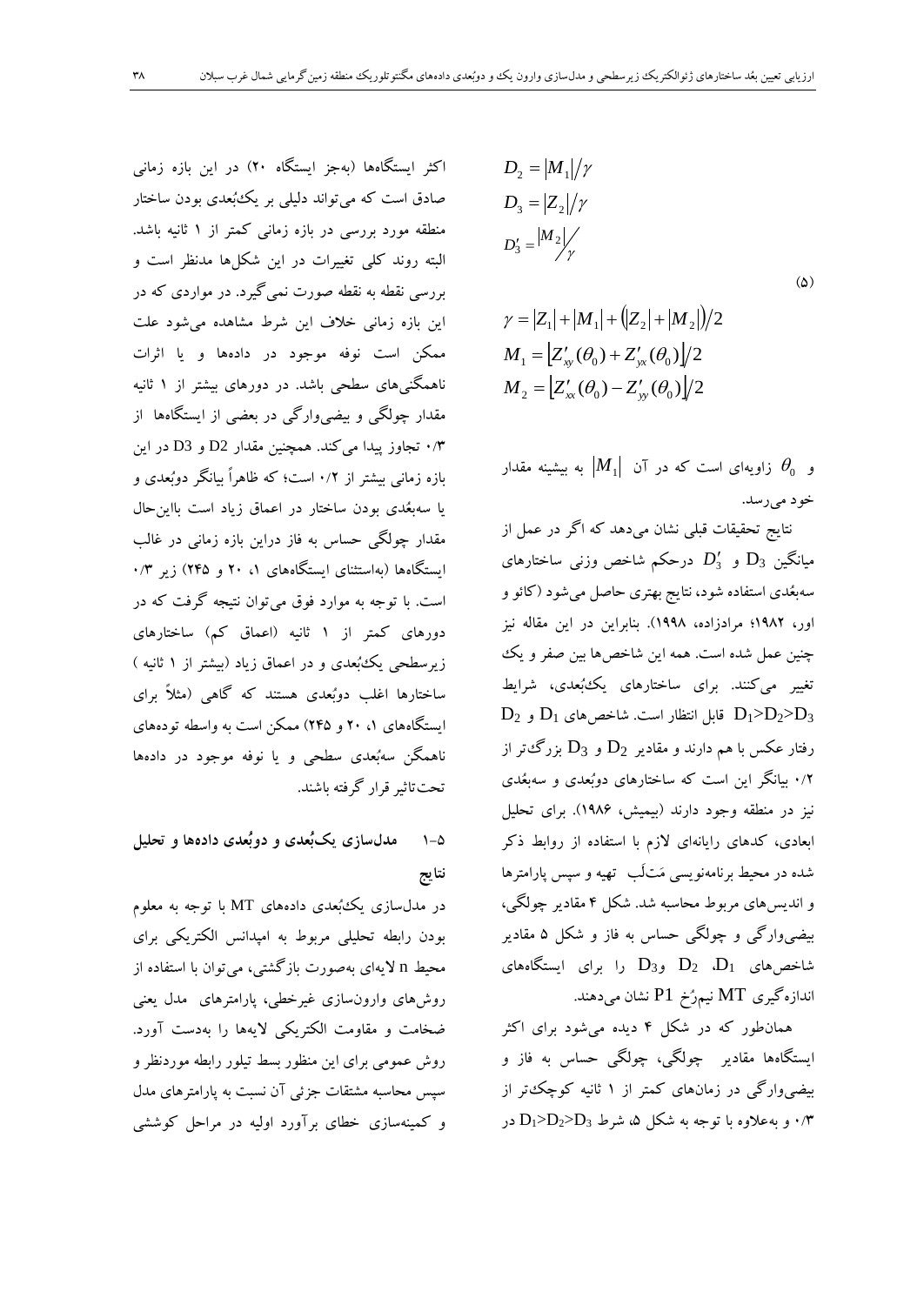متوالی است که درنهايت با افزودن مقدار تغييرات پارامتر- ها در هر مرحله، در آخرين کوشش که بهترين برازش بين دادهها و جواب مدل ايجاد میشود، پارامترهای نهايی مدل بهدست میآيد )مجو، 3113(.

الگوريتم استفاده شده در وارونسازی يكبُعدی دادههای MT مشکينشهر، الگوريتم وارونسازی هموار

اوکام يا روش منظمسازی برای وارونسازی مسائل غيرخطی است )کانستيبل و همکاران، 3999(. در اين روش ابتدا مشتق پارامترهای مقاومت ويژه از لحاظ خطا بررسی و يا به اصطالح جريمهبندی میشوند که در نتيجه آن، جوابهای مدل با گراديانهای رسانايی هموار شده قائم و جانبی بهدست میآيد )دی گروت هدلين، 3999(.



**شكل ٤.** تغییرات مقادیر پارامترهای ابعادی چولگی (دایره توپُر)، بیضیوارگی (دایره توخالی) و چولگی حساس به فاز (ستاره) در دورهای متفاوت برای ایستگاههای اندازهگیری MT نیمرُخ 1P.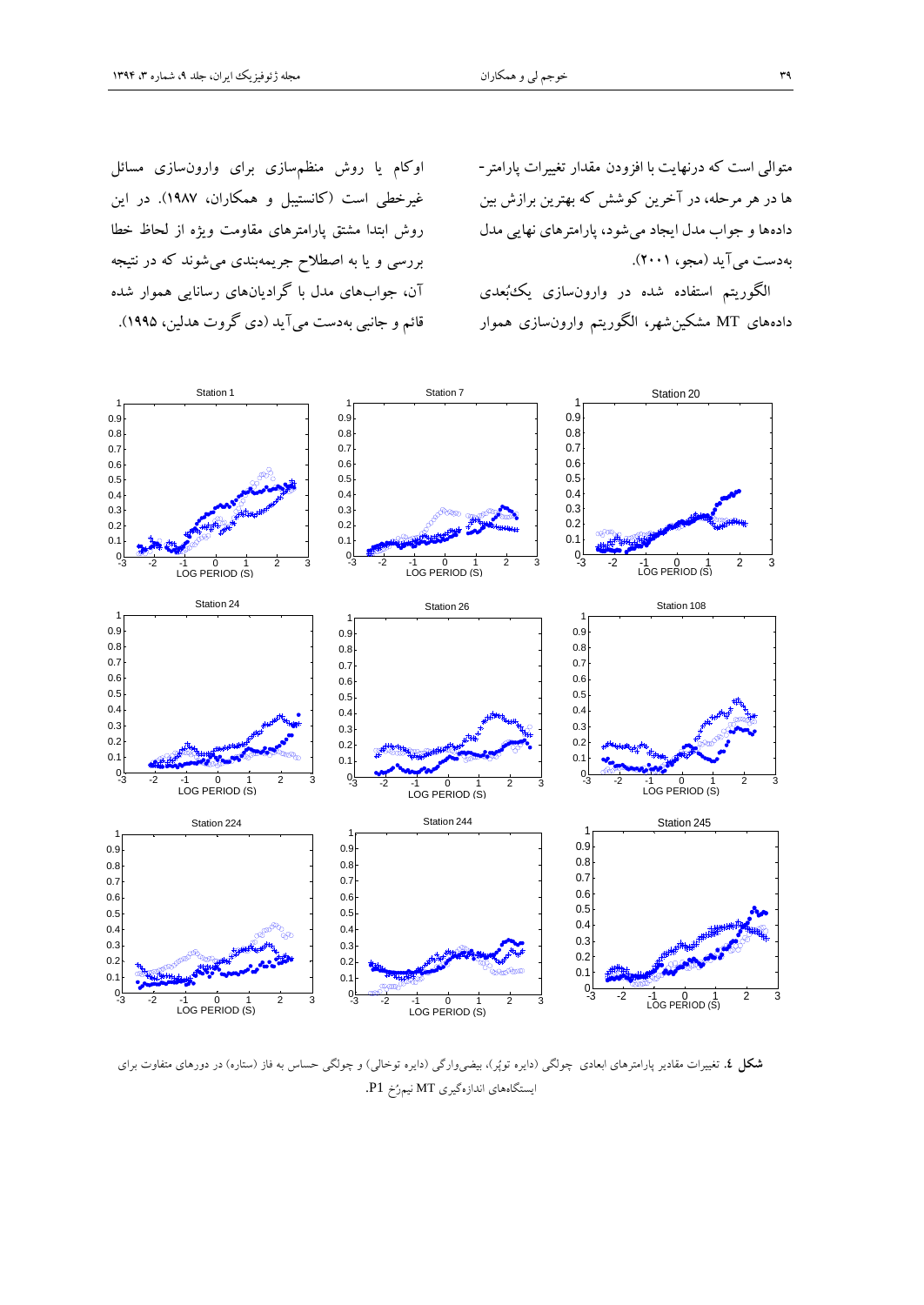

**شكل 0**. تغییرات مقادیر شاخصهای ابعادی بهنجارشده  $D_1$  (دایره توپر)،  $D_2$  (دایره توخالی) و  $D_3$  (ستاره) در دورهای مختلف برای ایستگاههای اندازهگیری MT نیمرُخ 1P.



**شكل .6** مقطع مقاومت ویژه حاصل از مدلسازی یکبُعدی اوکام دادههای سونداژهای مگنتوتلوریک نیمرُخ 1P.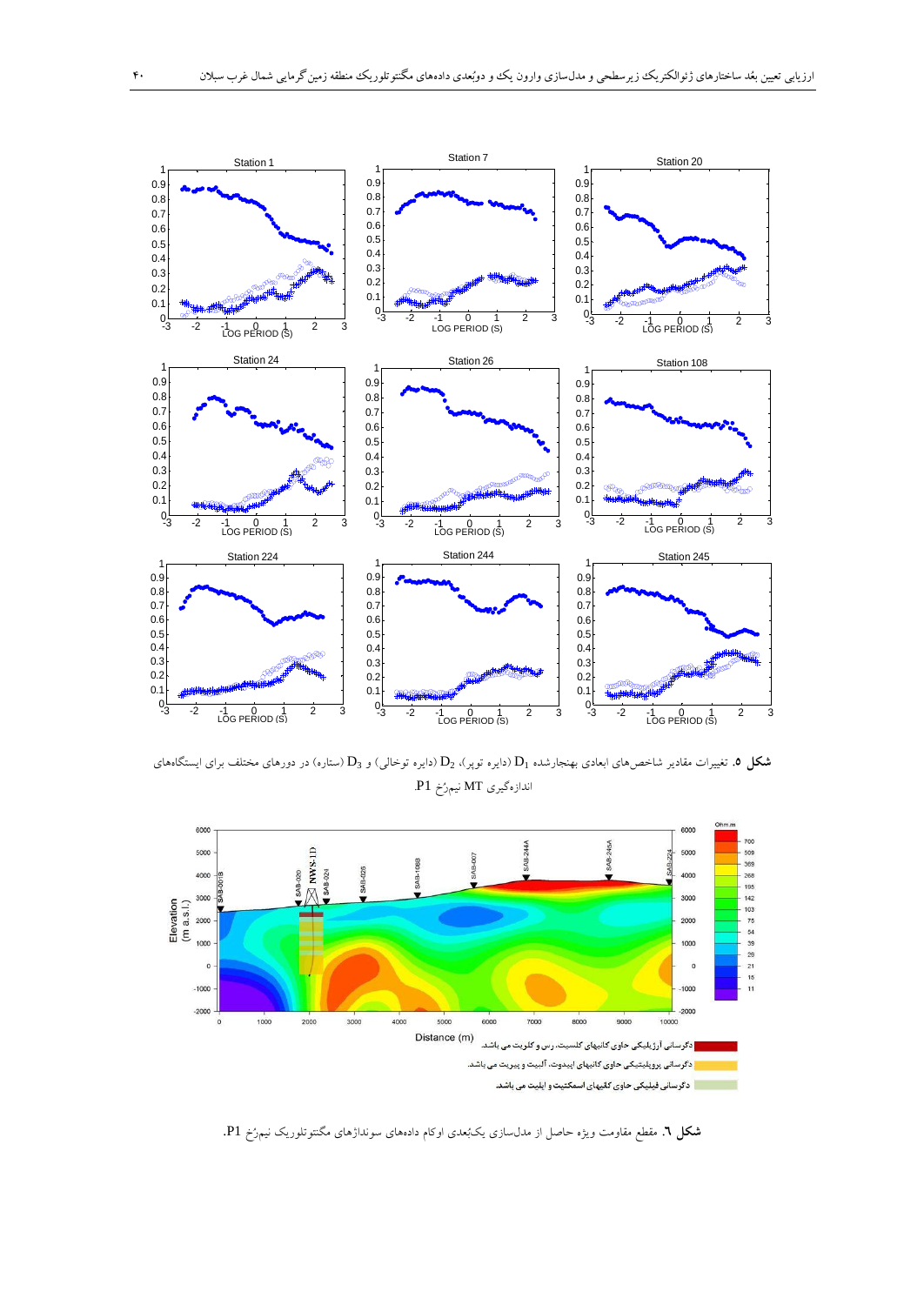مسئله اصلی که در سونداژ MT با آن مواجه میشويم آشفتگی ميدان الکتريکی، به علت تغييرات عرضی در مقاومت ويژه تودههای سطحی نزديك سطح است. در چنين شرايطی، در يك مقياس تمام لگاريتمی، منحنی سونداژ مقاومتويژه برحسب بسامد/دور برای سايتهای مجاور هم، اغلب شکل يکسانی دارد ولی بهصورت موازی و در راستای قائم بهطور مستقل از بسامد نسبت به هم جابهجا میشوند. به اين پديده جابهجايی ايستا static( (shift گفته میشود که در صورت نبود تصحيح، خطای قابلتوجهی را در مدلسازی و تفسير دادههای MT ايجاد میکند. علت اين جابهجايیهای قائم اثر ناهمگنیهای سطحی کمعمق و يا اثرات توپوگرافی و يا هر دوی آنها است )مرادزاده، 3111(.

در اين تحقيق اثر جابهجايی ايستا قبالً با استفاده از دادههای الکترومغناطيس گذرای (TEM (اندازهگيری شده در حوزه زمان برای هر سونداژ تصحيح شده است. برای مدلسازی يكبُعدی، معموتً دادههای مُد TE مورد استفاده قرار میگيرد، چون اين دادهها نسبت به دادههای مُد TM کمتر تحتتاثير ناهمگنیهای سطحی قرار می- گيرند. بررسیهای صورت گرفته قبلی نشان میدهد که مُد TE ساختارهای عميق و مقاوم را بهتر نشان میدهد و مُد TM به ناهمگنیهای سطحی بيشتر حساس است و ساختارهای نزديك به سطح را بهتر نشان میدهد. عالوه بر آن نتايج قبلی مدلسازی يكبُعدی دادههای مقاومت  $(\rm Z_{\rm av} = \rm Z_{\rm I} = (\rm Z_{\rm xy} - \rm Z_{\rm yx})/2)$  ویژه و فاز مُد میانگین که مستقل از چرخش نيز هست به علت استفاده از دادههای هر دو مُد TE و TM میتواند اطالعات کمّی بهنسبت خوبی از ساختارهای منطقه را حتی در حضور ساختارهای دوبُعدی در اختيار قرار دهد (پارک و لايولی بروک، 3999(.

لذا در اين تحقيق برای مدلسازی يكبُعدی دادههای MT از مُد ميانگين استفاده شد. البته ساختارهای دوبُعدی

که در اعماق زياد قرار گرفتهاند روی مدل يکءُبُعدی بهدست آمده تاثير خواهند گذاشت. به همين منظور مدل- سازی دوبُعدی نيز روی اين دادهها صورت گرفت. روش مورد استفاده در مدلسازی وارون دوبُعدی دادهها، روش هموار رودی و مکی است که بر پايه الگوريتم گراديان مزدوج غيرخطی استوار است )رودی و مکی، 3113(. برای مدلسازی وارون هموار يك بُعدی و دو بُعدی از مدل اوليهای همگن با مقاومت ويژه 311 اهم-متر استفاده شد و عالوه بر آن از خطای کف 31 و 9 درصد بهترتيب برای دادههای مقاومت ويژه ظاهری و فاز استفاده شد.

مدل يكبُعدی اوکام سونداژهای نيمرُخ 1P به همراه دگرسانیهای مشاهده شده در چاه -1NWS که در فاصله تقريبی 911 متری غرب سونداژ 39 و 3 کيلومتری جنوب غرب سونداژ 31 مگنتوتلوريك قرار گرفته است در شکل 1 آورده شده است. در اين شکل حضور ساختارهای تيهای از سطح تا ارتفاع عمقی 3111 متر باتتر از سطح دريا بهخوبی مشهود است که خود تا حدودی زياد تحليلهای قبلی مبنی بر وجود ساختارهای يكبُعدی در اعماق کم را تأييد میکند. در شکل فوق و در نزديکی سطح زمين و در حدفاصل سونداژهای 9 تا 399 تيه مقاومی با ضخامت بيشينه 911 متر و مقاومت ويژه بيش از 911 اهممتر مالحظه میشود که با توجه به اطالعات نقشه زمينشناسی آن را میتوان به آندزيت و داسيت پروفيری و يا گدازههای تراکيت – تراکی آندزيت پروفيری ناحيه نسبت داد. عالوه بر آن تيههای رسانا موجود در زير سونداژهای 39 تا 399 از سطح تا تراز عمقی حدود 3911 متری از سطح دريا و با مقاومت ويژه کمتر از 91 اُهممتر را میتوان به پوش رُسی که در بالای منبع زمینگرمایی قرار گرفته است نسبت داد. اين کالهك رُسی در اثر افزايش دما و دگرسانی کانیها شکل میگيرد. در زير اين پوش رُسی واحدهای سنگی با مقاومت ويژه بين 91 تا 311 اُهممتر قرار دارد که احتماتً میتوان آن را به منزلة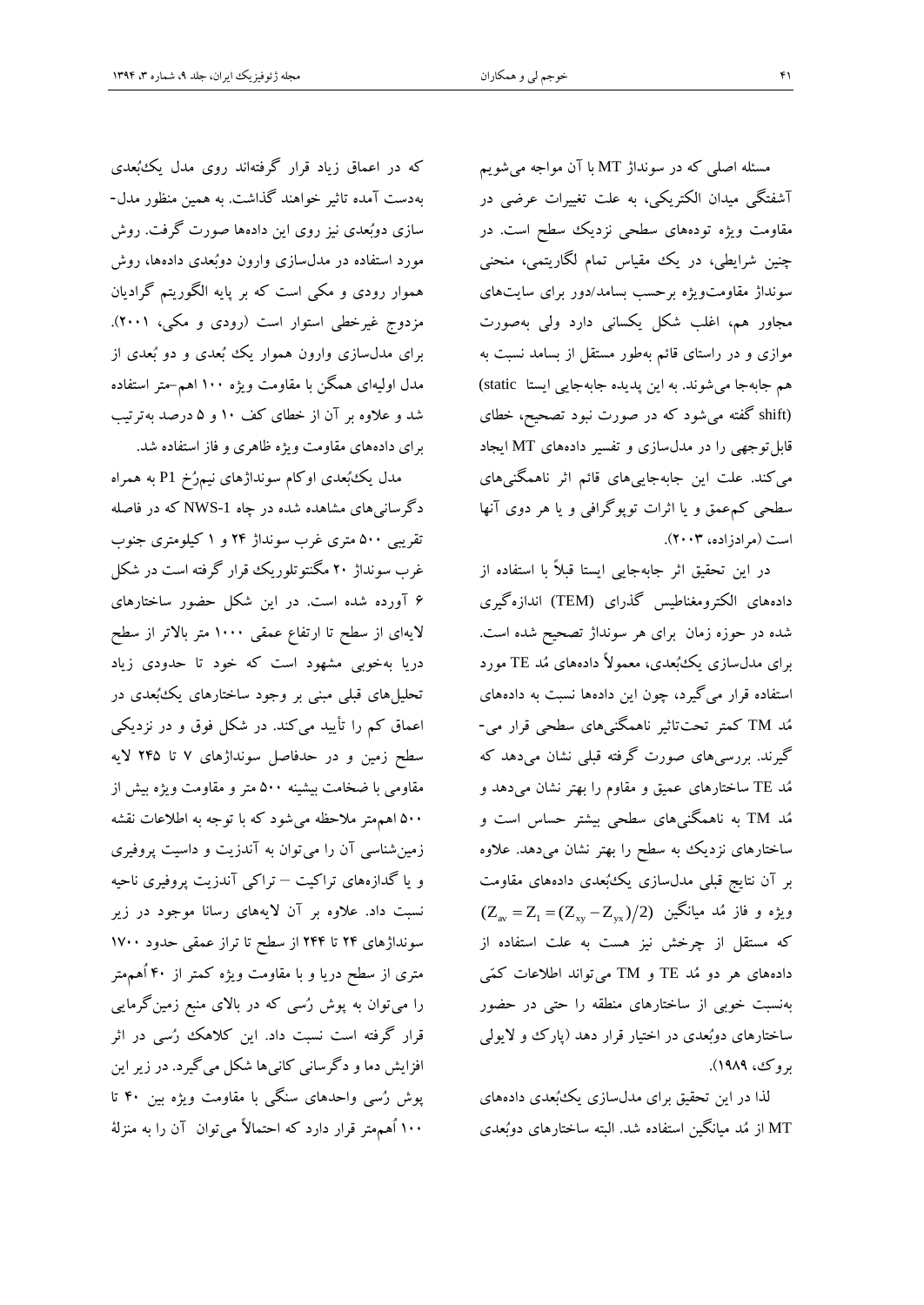سنگ مخزن منبع زمینگرمایی منطقه که روی واحدهای سنگی با مقاومت ويژه تا 911 اُهممتر قرار گرفتهاند، تفسير کرد. با توجه به اطلاعات نقشهها و مقاطع زمین شناسی منطقه، اين واحدهای مقاوم ممکن است به تودههای آذرين تراکی آندزيت و يا تکوليتهای داسيتی و ريوداسيت مرتبط باشند. شکل 9 نيز مقط ژئوالکتريك حاصل از مدلسازی وارون دوبُعدی دادههای هر دو مُد TE و TM را برای سونداژهای نيمرُخ 1P با خطای ) RMS Error )3/11 درصد نشان میدهد. با مقايسه اين شکل و شکل 1 میتوان گفت که نتايج مدلسازی دوبُعدی با نتايج مدل $بازی يك بُعدی در اعماق کم و متوسط تقريباً$ يکسان هستند که اين نتيجه خود تاييدی ديگر بر نتايج تعيين بُعد ساختارهای ژئوالکتريکی در منطقه است.

اطالعات حفاری چاه -1NWS نشان میدهد که از سطح به عمق توالی دگرسانی کانیها به اين صورت است که ابتدا دگرسانی کلسيت- کلريت و در ادامه اسمکتيت- ايليت، آلبيت- اپيدوت، ايليت- اپيدوت رخ داده است. همچنين پوش رُسی که در بالای منبع زمينگرمايی قرار گرفته است حاوی کانی رُسی اسمکتيت، آلبيت و ايليت است. با اين توضيحات و با توجه به نتايج مدلسازی دادههای MT (شکلهای ۶ و ۷)، مدل سامانه زمين گرمايی منطقه تقريباً شبيه مدل عرضه شده در شکل -3 الف خواهد بود و مخزن زمينگرمايی با توجه به مقط ژئوالکتريك حاصل از مدلسازی دوبُعدی )شکل9( تقريباً



## 1 **نتیجهگیری**

نتايج حاصل از بررسی حاضر و بهکارگيری پارامترهای ابعادی گوناگونی مثل بيضیوارگی، چولگی،  $D_3$  پیولگی حساس به فاز و شاخصهای وزنی  $D_1$ ،  $D_2$ دتلت بر اين دارند که ساختارهای زيرسطحی منطقه در زمانهای کمتر از ۱ ثانيه (اعماق کم تا متوسط) يك بُعدی و در دورهای بيشتر از ۱ ثانيه (اعماق زياد) اغلب دوبُعدی هستند. عالوه بر آن براساس نتايج مدل- سازی يكبُعدی و دوبُعدی و اطالعات حفاری منطقه، میتوان گفت که پوش رُسی در بالای منبع زمینگرمایی متشکل از کانیهای رُسی اسمکتيت، آلبيت و ايليت است و منبع زمينگرمايی در زير اين پوش رُسی و در عمق تقريبی 911 تا 3911 متری از سطح دريا و در داخل سنگهای مونزونيتی قرار گرفته است.



**شكل .7** مقطع مقاومت ویژه حاصل از مدلسازی دو بعُدی داده های TE و TM سونداژهای مگنتوتلوریک نیمرُخ 1P.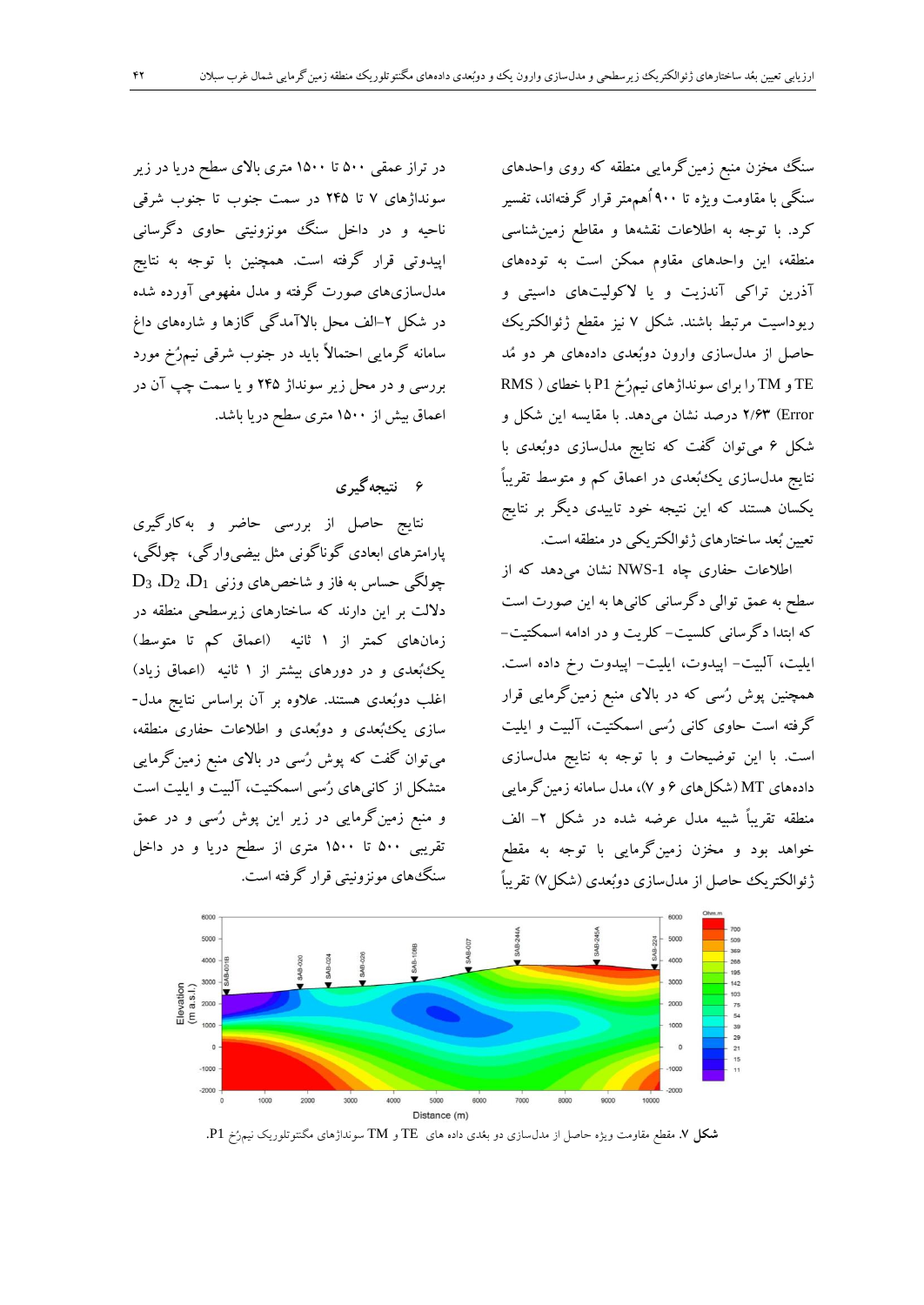- Constable, S.C., Parker, R.L., and Constable, C.G., 1987, Occam's inversion: A practical algorithm for generating smooth models from electromagnetic sounding data: Geophysics, **52**, 289–300.
- deGroot -Hedlin, C., 1995, Inversion for regional 2-D resistivity structure in the presence of galvanic scatteres: Geophys. J. Int., **122**, 877– 888.
- EDC (Energy Development Corporation), 2008, 2007 MT Survey of NW Sabalan Geothermal Project: Report submitted to SUNA, 19.
- EDC (Energy Development Corporation), 2010. 2009 MT Survey at NW Sabalan Geothermal Project, NW Iran: Report submitted to SUNA, 33 pp.
- Geosystem SRL., 2003, A guide for using WinGLink software, ver.2. 1. 1.
- Hermance, J.F., 1982, The asymptotic response of three-dimensional basin effects to magnetotelluric field at long period: The effects of current channeling: Geophysics, **47**, 1562–1573.
- Johnston, J. M., Pellerin, L., and Hohmann, G. W., 1992, Evaluation of electromagnetic methods for geothermal reservoir detection: Geothermal Resources Council Transactions, **16**, 241–245.
- Kao, D., and Orr, D., 1982, Magnetotelluric studies in the Market Weighton area of eastern England: Geophys. J. Roy. Astr. Soc., **70**, 323-337.
- Kaufman, A. A., and Keller, G.V., 1981, The Magnetotelluric sounding method: Elsevier scientific publishing company*,* Amsterdam*,*  595 pp*.*
- Kingston Morrison, 1998, Sabalan geothermal project: Review of existing data: Report No. 2505-RPT-GE-003, Revision 0, Internal report prepared for SUNA.
- Kingston Morrison, 1999, Sabalan Geothermal Project, Stage 1 - Surface Exploration: Volume 1, Report on Geophysical Survey. 2505-RPT-GE-016.
- Lezaeta, P., 2001, Distortion Analysis and 3-D Modeling of Magnetotelluric Data in the Southern Central Andes: Ph.D. Thesis*,* Berlin Free University.
- Meju, M. A., 2001, Geophysical data analysis: Understanding inverse problem theory and practice: Course notes series No. 6, Society of Exploration Geophysicists.
- Moradzadeh, A., 2003, Using of tipper function to map subsurface conductivity structures in Magnetotelluric (MT) surveys: 21st Geoscience Conference and Exposition.

همچنين با توجه به نتايج مدلسازیهای صورت گرفته روی دادههای سونداژهای متفاوت و مقايسه آن با مدلهای مفهومی رايج سامانه زمينگرمايی میتوان گفت که محل اصلی باتآمدگی گازها و شارههای داغ سامانه گرمايی يا همان زون داغ اصلی سامانه زمينگرمايی احتماتً در جنوب شرقی منطقه و قسمتهای انتهايی نيمرُخ 1P در حد فاصل سونداژهای -399الف (A244 (تا ٢۴۵ و در اعماق بيش از ١۵٠٠ متری سطح دريا قرار گرفته باشد.

**تشکروقدردانی**

در پايان تزم است که از مسئوتن سازمان انرژیهای نو ايران )سانا( که اطالعات و دادههای موردنياز را در اختيار ما قرار دادند، صميمانه تشکر و قدردانی کنيم.

**منابع**

نقیزاده، م،. ،3193 کاربرد روش مگنتوتلوريك در اکتشاف ذخاير ژئوترمال منطقه خوی: پاياننامه کارشناسی ارشد، مؤسسه ژئوفيزيك، دانشگاه تهران.

- Anderson, E., Crosby, D., and Ussher, G., 2000, Bulls-eye! – simple resistivity imaging to reliably locate the geothermal reservoir: Proc. World Geothermal Congress, Kyushu-Tohoku, Japan, 909–914.
- Arnason, K., Karlsdottir, R., Eysteinsson, H., Flovenz, O.G., and Gudlaugsson, S.T., 2000, The Resistivity Structure of High-Temperature Geothermal Systems in Iceland: Geothermal Congress, Kyushu-Tohoku, Japan, 923–928.
- Bahr, K., 1988, Interpretation of the magnetotelluric impedance tensor: Regional induction and local telluric distortion: Geophysics, **62**, 119–127.
- Beamish, D., 1986, Geoelectric structural dimensions from Magnetotelluric data: Methods of estimation, old and new: Geophysics, **51**, 1298-1309.
- Cagniard, L., 1953, Basic theory of magnetotelluric method of geophysical prospecting: Geophysics*,* **18**, 605–635.